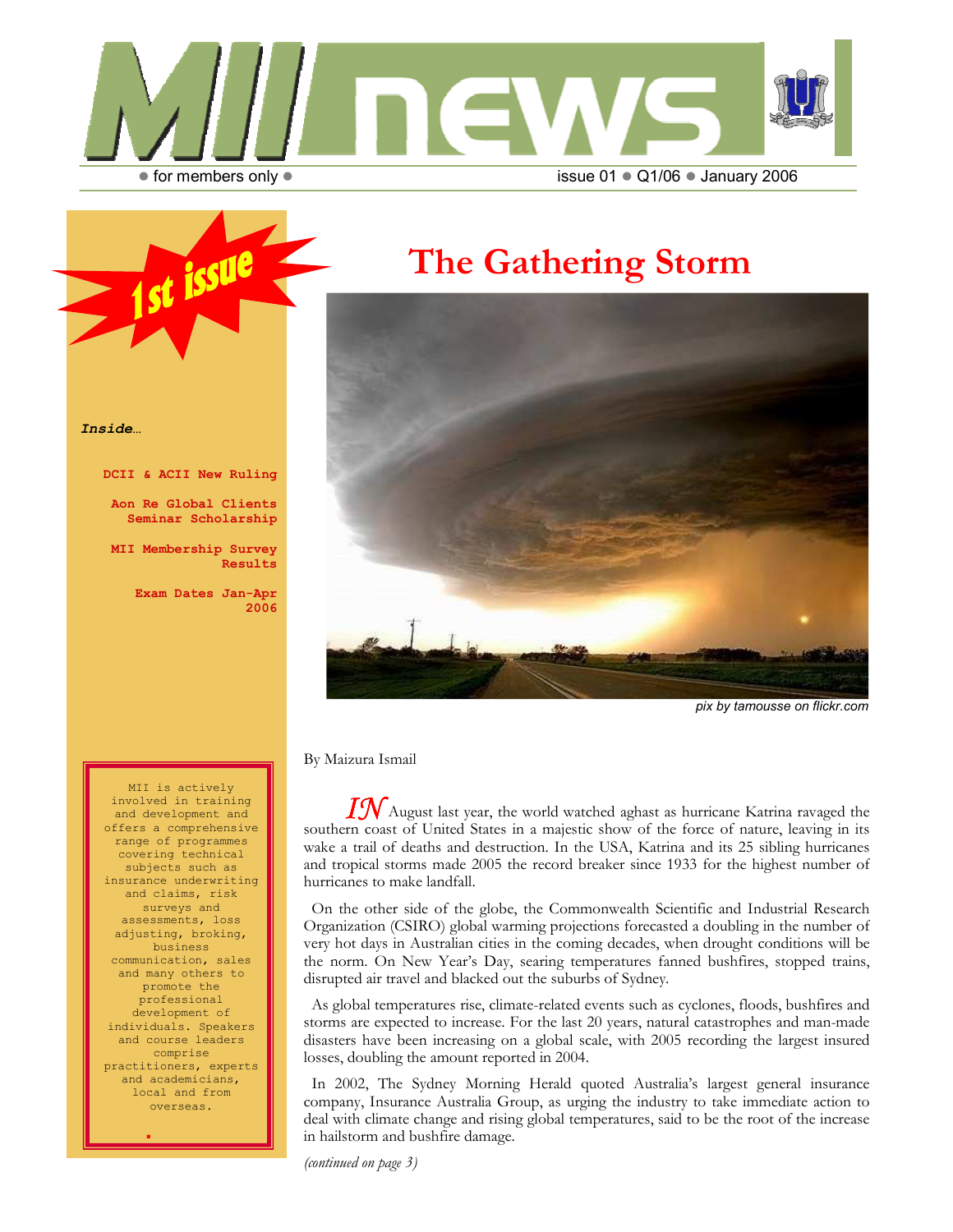# From the Editor's Desk



 $\overline{\mathcal{A}}S$  part of our commitment to provide better service to our members, we are pleased to introduce to you the inaugural issue of MII Newsletter, called simply 'MII News'. This quarterly enewsletter is hoped to further improve our communication with informative and useful updates for members.

As one of our New Year resolutions, MII's Membership Unit pledges to improve the services and benefits we offer to our members, not only by continuously facilitating members' career paths, but also advocating a more balanced life.

In other words, look out for more fun and social activities this year!

In line with our belief of continuous improvement, we could not agree more with the adage, "for everything, there is a better way". Therefore, we are always happy to receive your thoughts, comments and feedback towards improving and making this newsletter relevant and meaningful to you, our members.

An important item on our agenda is the updating of our membership database. Through the years, the membership database has had some gaps and we are initiating an exercise to capture as much information as possible to minimise these gaps, if not to completely fill them. We want to ensure all our members are able to receive updates from MII. Please extend this message as well as share this copy of our e-newsletter with your friends and colleagues who are members of MII. We would like to request all members to update their details through the MII website at www.insurance.com.my. For your friends who have not joined us as members, we would highly appreciate it if you would encourage them to join us and thereby expand our membership fraternity.

Happy reading and have a most prosperous year ahead!

Chadya

Khadijah Abdullah Chief Executive Officer / Editor

## Table of Contents

|                       | Main Feature - The Gathering Storm<br>(page 1 - 3) - From the Editor's Desk                                                                                                                                                                                           |
|-----------------------|-----------------------------------------------------------------------------------------------------------------------------------------------------------------------------------------------------------------------------------------------------------------------|
| The Quarter in Review | - The First Membership Survey Results<br>$\text{(page 4-6)}$ - Deregulation of Japanese Motor Insurance Market – Summary<br>of Breakfast Talk<br>- Map Your IT Investment to 'The Money' – Summary of Talk<br>- Improved Global Hull Premium Market - Summary of Talk |
| Announcement          | - DCII & ACII New Ruling<br>(page 7) - Aon Re Global Clients Reinsurance Seminar 2006 Scholarship                                                                                                                                                                     |
|                       | Calendar - Coming Up in the First Quarter<br>$\text{(page 8-13)}$ - MII Training Schedule<br>- Examination Dates                                                                                                                                                      |
| (page 14)             | Special this Issue - 2005 at a Glance                                                                                                                                                                                                                                 |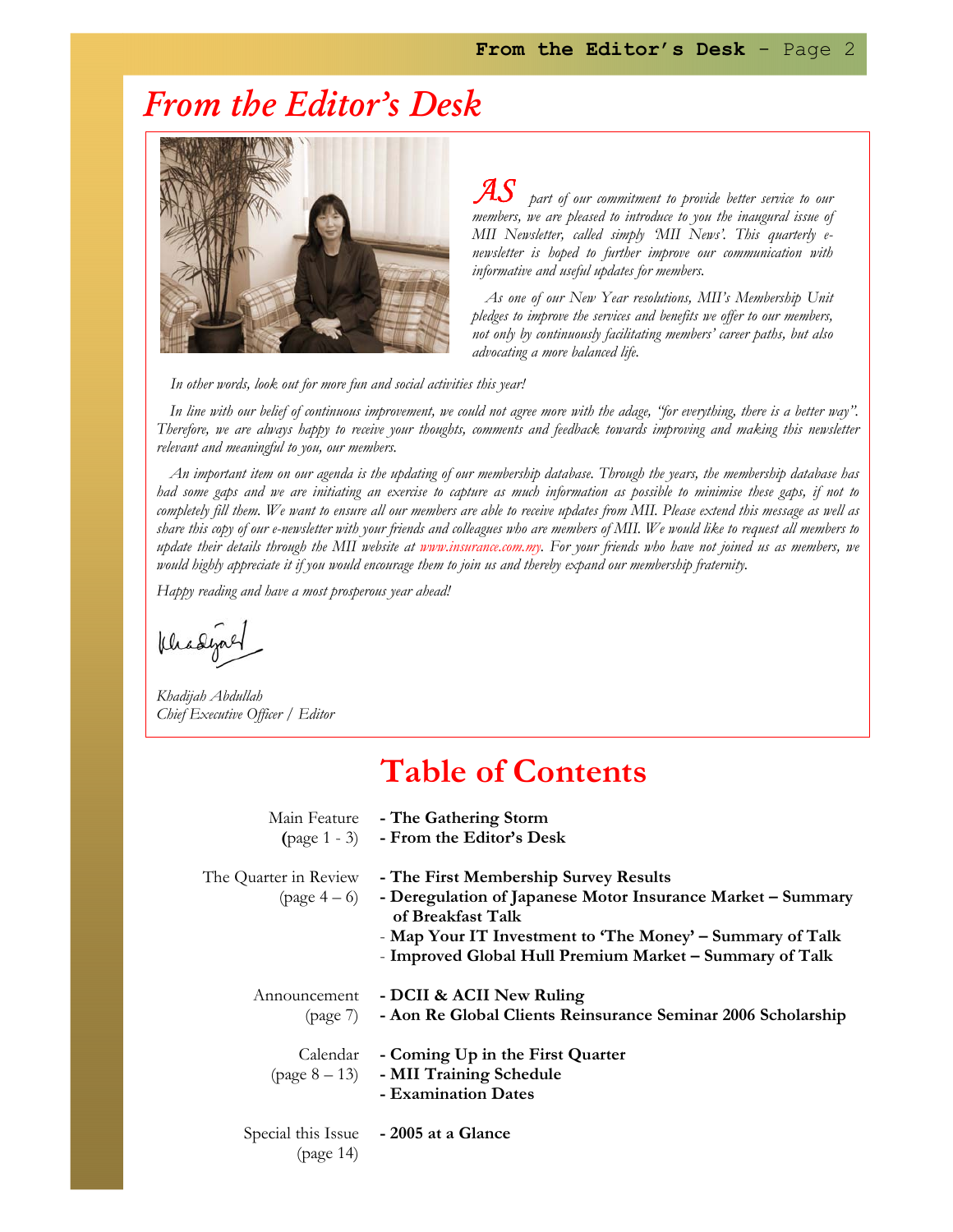## The Gathering Storm (continued from page 1)

 The Sydney Morning Herald quoted IAG's Chief Risk Officer and Group Actuary, Tony Coleman, as saying that the increase in temperature will be translated into a potential rise in insurance premium. The rise will take place as insurance companies take the impact of climate change into consideration when processing applications, as well as including additional conditions on their policies.

Although from a meteorological point of view a storm which is classed as an extreme event reach a certain level, may not be much more severe than a level of storm intensity that occurs regularly each year, a small increase in temperature could have a dramatic effect on the level of damage, especially to low lying areas and the population in these areas.

 "Huge increases in damages can be achieved through the breaking of critical thresholds. Insurance industry experience shows that even small increased in event severity can cause multiple increases in damages," said Coleman at a climate change conference in Canberra.

 Data from IAG claims show that once wind gusts reach a certain level, serious damage is more likely to be caused by things such as falling trees and roof sections being blown off. Double the wind speed could cause four times more damage.

 An average increase in temperature of one degree could result in a 17 to 28 per cent increase in bushfires. Similarly, hail below a certain size would not cause significant damage to things like car panels, but, once the size passed a certain point, damage could increase substantially.

 Already, Katrina has been hailed as the face of global warming, a prelude to an era with increased natural catastrophes and, ultimately, increased financial burden affecting an increasingly larger portion of the population.

 According to Senior Vice President and Chief Economist of the Insurance Information Institute, Robert P. Hartwig, in his presentation on the institute's website, within three weeks of Katrina's landfall, the US federal government authorized US\$75.4 billion in aid. The amount is as much aid as what the federal government had authorized for the September 11 terrorist attack, 2004's four hurricanes (Charley, Ivan, Frances and Jeanne) and Hurricane Andrew combined.

 Professor Alberto Monti of the Bocconi University of Milan, speaking at the seminar of reinsurance for Asian insurance supervisors in Kuala Lumpur, recently warned of the lack of financial preparedness even though the world is getting more and more dangerous in terms of increased frequency and severity of natural catastrophes, as well as man-made disasters, accidental, or due to terrorism.

 He said, even though the trend and development clearly show towards increased threat to lives and financial burden, many are still financially unprepared and uninsured to face these possible events. Most individuals as well as countries are relying on an ex post approach to compensation and recovery, adopting a wait and see attitude, which is not promising in the face of increasing risks of catastrophic losses.

 The outlook in 2006 is not too assuring, with 17 major tropical storms and 9 hurricanes forecasted to make landfall in the US only, based on the average increment over a period of 50 years from 1950 to 2005. But the more pressing question would be whether our preparedness in facing such daunting events has increased in the meantime.

Sources

- 1. "Hurricanes Katrina, Rita  $\mathcal O \subset W$ ilma: Impacts on the P/C Insurance  $\mathcal O \subset W$  Reinsurance Industry", Dr Robert P Hatwig, *http://www.iii.org/media/presentations/katrina*, Insurance Information Institute, December  $7<sup>th</sup>$  2005
- 2. "Searing Preview of Greenhouse Life", by Wendy Frew & Aaron Timms, The Sydney Morning Herald, January  $3<sup>rd</sup>$  2006
- 3. "Insurance Cost to Soar as Temperatures Rise", by Stephanie Peatling, The Sydney Morning Herald, December  $20^{th}$  2002
- 4. "Catastropic Risks and Insurance: Problems and Perspectives", Prof Alberto Monti, AITRI's Regional Seminar on Reinsurance, Kuala Lumpur, 9 – 11 November 2005.

…once wind gusts serious damage is more likely to be caused by things such as falling trees and roof sections being blown off. Double the wind speed could cause four times more damage. An average increase in temperature of one degree could result in a 17 to 28 per cent increase in bushfires.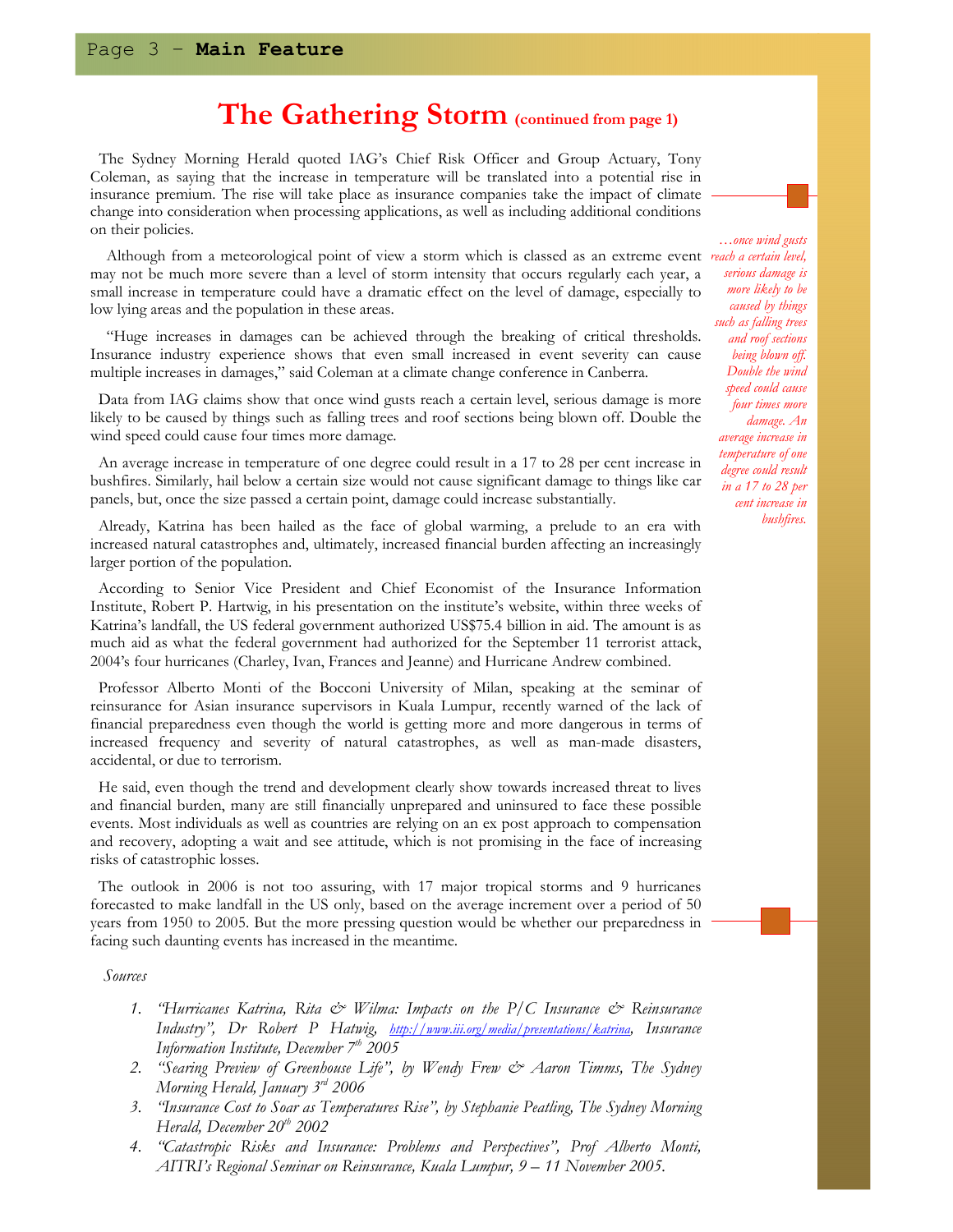## Membership Satisfaction Survey Results

ON 29<sup>th</sup> SEPTEMBER 2005, riding on the back of the breakfast talk organised by the Membership Unit of the Malaysian Insurance Institute (MII), we carried out a survey to gauge the view points as well as the expectations of attending MII members. The results of the survey have been very constructive in planning for this year's membership plans.

 It was indeed a wake-up call for us as, out of 30 respondents who completed the questionnaire, about 60 percent are satisfied with MII membership benefits and activities. Seven percent are not satisfied, while the rest did not answer the question or answered both 'yes' and 'no'.

The survey also revealed that most members feel that there should be a greater channelling of information by MII on topics such as its activities, membership benefits and insurance industry updates. There were also requests for more seminars and technical training courses to be made available to members. Other activities put forward by respondents were educational trips and cross section meetings, as well as between insurance companies.

To show our commitment to upgrading the services and benefits we offer our members, the MII Membership Unit has taken into consideration the suggestions and incorporated some of them into this year's planning, including an additional customer service counter officer to cater for speedier transactions, an MII Membership e-Newsletter and more social activities.

We hope this will improve the satisfaction level of our members. To further improve our services, the membership satisfaction survey will be an annual exercise. In the meantime, we welcome feedback from our members on how to further improve our service.

Note:The Breakfast Talk mentioned above was sponsored by Tokio Marine Insurans (M) Berhad. The Technical Advisor of Tokio Marine Insurans (M) Berhad, Hideaki Maeomote, spoke about the effects of deregulation on the Japanese motor insurance industry. The talk was held at Putra World Trade Centre and attended by 76 MII members. For more information, please refer to the next page).



Participants at the breakfast talk given by Maeomote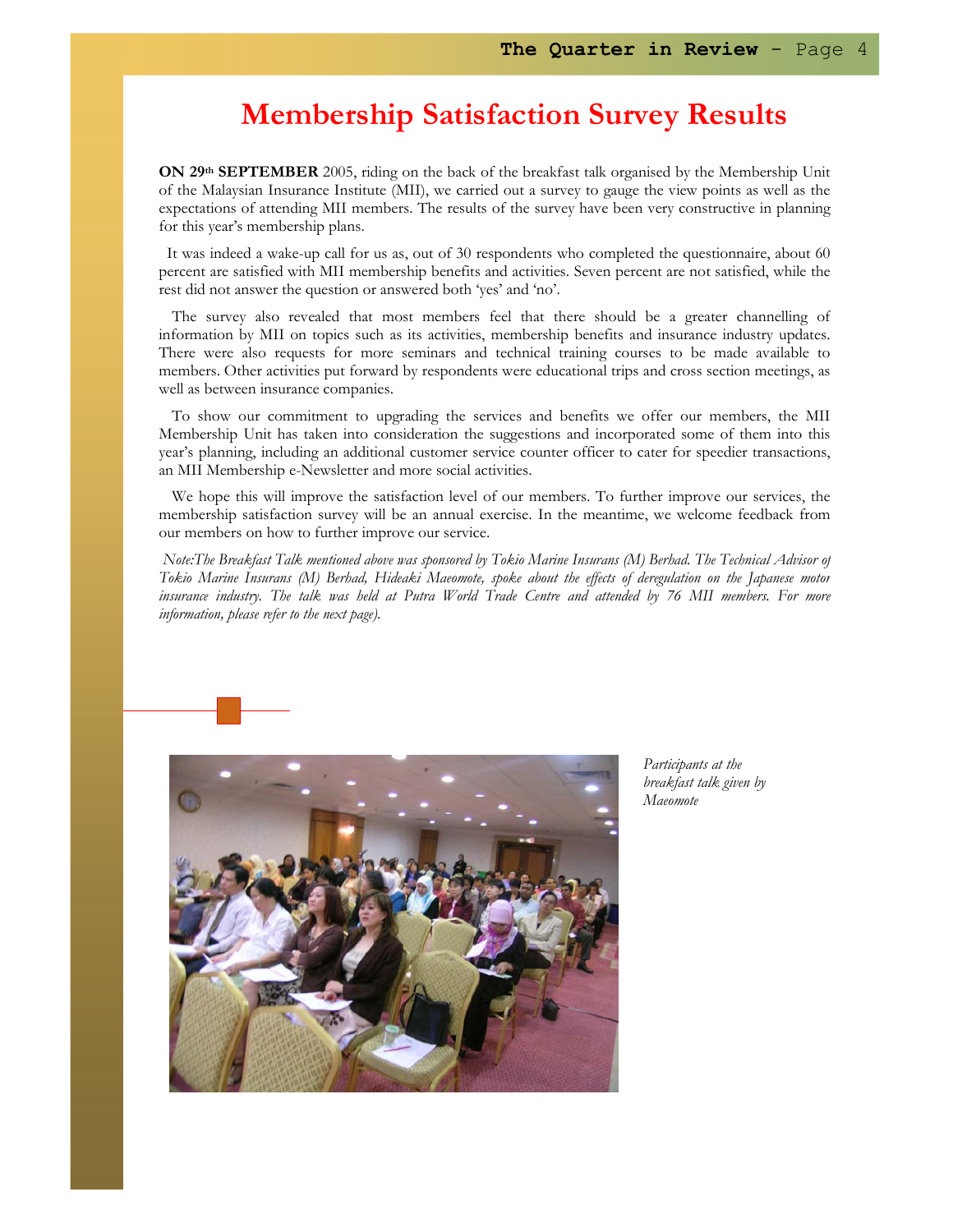# Deregulation of Japanese Motor Insurance Market

- Summary of Breakfast Talk

BEFORE JUNE 1998, the Non-Life Insurance Rating Organisation of Japan fixed the premium for core classes of insurance such as Fire, Motor and Personal Accident, that was made compulsory for use of the members of the organisation.

According to Tokio Marine Insurans (M) Berhad's Technical Advisor, Hideaki Maeomote, with the deregulation, premium is calculated based on risk factors, such as driver's age, gender, driving history, purpose of usage, situation of usage, area of usage, type of car, safety equipment on board and number of cars owned by the same owner.

He said, premium calculated is also based on reliable statistics, filed to Financial Services Agency in the Government of Japan for approval, usually within 90 days, which is easier and faster than the earlier system.

Maeomote went on to add that in the first phase after the deregulation from 1998 to 2000, the Japanese motor insurance market suffered a decrease in profit by new type of discount due to big natural hazards and higher incidents of car thefts.

Although the causes of the profit decrease were still applicable in the second phase after the deregulation (2001-2003), profit was supported by comprehensive countermeasures undertaken such as stricter underwriting of proposals, claims control, loading of premium as well as the development of new coverage based on more comprehensive risk factors that propagate various types of categories for the calculation of premiums.

In addition, Maeomote said that the key factor in the non-tariff market in the case of Japan, is the usage of reliable data from various dimensions and proper monitoring by the authority. In order to survive in the new market, He asserted that it was mandatory for insurance companies to find a new balance between the quality of coverage and assistance services, and competitive pricing.





…the key factor in the nontariff market in the case of Japan, is the usage of reliable data from various dimensions and proper monitoring by the authority.

## Map Your IT Investment to 'The Money'

### - Summary of Talk

THE INTERNET AGE, with its rapid development of technology, including that which enables information to be spread at the speed of light, has made IT security a must-have segment in any organisation.

 However, investments in fortifying the organisation's defence are usually met with doubtful scrutiny as it is not only a new factor, but also because of its large amount and need for a regular further investment to maintain and upgrade the system.

Therefore, an IT security planner has to map its implementation to business by justifying the direct business value of such investments to convince the management of its viability, advised Saurabh Sarawat, the IT Quality Systems Officer of Allianz General Insurance Malaysia Berhad.

 Sarawat said, this could be done by linking the IT security system to money related issues like protecting the brand name, maintaining a good impression to shareholders, stock pricing for listed companies and managing legal requirements.

 "On the positive side, IT security, through its monitoring function, also increases a company's competitiveness by increasing productivity after reducing non-business data transfer, which will in turn slash out delay in performing business transaction as there will be more band-width available.

"Internet Security in Today's Business

Environment" 22nd December 2005

Putra World Trade Centre

… IT security, through its monitoring function, also increases a company's competitiveness by increasing productivity after reducing nonbusiness data transfer…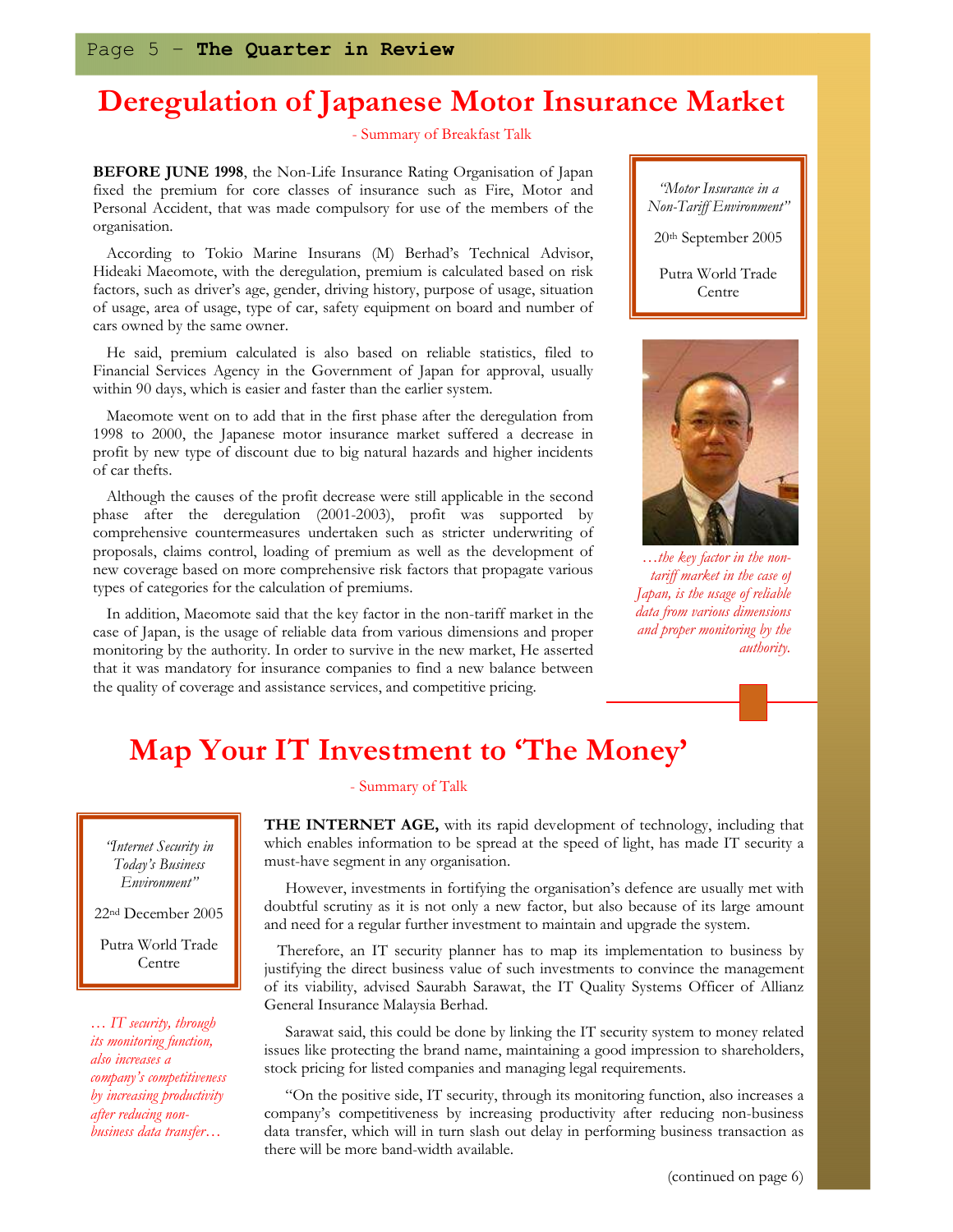### (continued from page 5)

 "This reduces response time to your customers. The more your clients are happy with the security of their information and the quick services, the more business you can get," said Sarawat.

 To convince further investments, Sarawat said that IT security officers have to evaluate and report performance based on certain key indicators such as productivity and response time on an annual, quarterly or monthly basis, once the initial investment and implementation is on the way, to prove its viability.

 "The duty of an IT security officer is more than just log and firewall monitoring or patch and anti-virus management. He should be given security empowerment to conduct proactive IT audit to keep threats to company data security and productivity under the manageable threshold," he added.

 Therefore, Sarawat said, often the implementation of an IT security system as well as the monitoring have to be mandated by top management like the Board of Directors and CEOs to be realised, then built into the procedures to give ownership to staff.



## Improved Global Hull Premium Market

- Summary of Talk

GLOBAL MARINE HULL and liability premium has seen a gradual 24 percent growth in a period of four years since mid 1999, after seeing a significant decrease from mid 1995. Prior to 1997, the UK and Japan were the apparent leaders in the global hull premium market, but increasingly high competition has since distributed the market shares more evenly.

Director and Head of SOMPO Japan Department of Malaysia National Insurance Berhad, Kenji Kojima said, there has been an improvement in the number of ships, with the greatest increase recorded among ships carrying foreign flags, as well as in the collective deadweight in the world's merchant fleet.

"Growth rates of the world's merchant fleet of ships based on their gross tonnage, deadweight tonnage and number of ships have been increasing steadily between 1993 and 2004.

"The number of ships grew 13 percent from 34,743 in 1999 to 39,415 in 2003, while the fleet grew 23 percent in deadweight from 662.55 million tonnes to 816.38 million tonnes," Kojima said.

He added, as at 1st January 2004, Greece led the list of countries of management for the world's merchant fleet, with 20.1 percent share of the total world fleet after a growth of 5 percent from 2003, followed by Japan with a 14 percent market hold, after a growth of 6.1 percent in the same period.

Kojima told members at the talk that from 1994 to 2003, records show that the main cause for total loss was weather, followed by grounding, fire and/or explosion, collision, hull and machinery, while the main cause for partial loss was machinery for all types of ship, followed by grounding, collision and/or contact, fire, hull damage, others and weather.

"Age plays a big role in determining risks as the actual total loss shows a significant rise for ships over 10 years, increasing dramatically after the age of 15, along with risk of serious damage, excluding total loss," he said.

"Marine Hull Insurance"

22nd December 2005

Putra World Trade Centre



Age plays a big role in determining risks as the actual total loss shows a significant rise for ships over 10 years, increasing dramatically after the age of  $15...$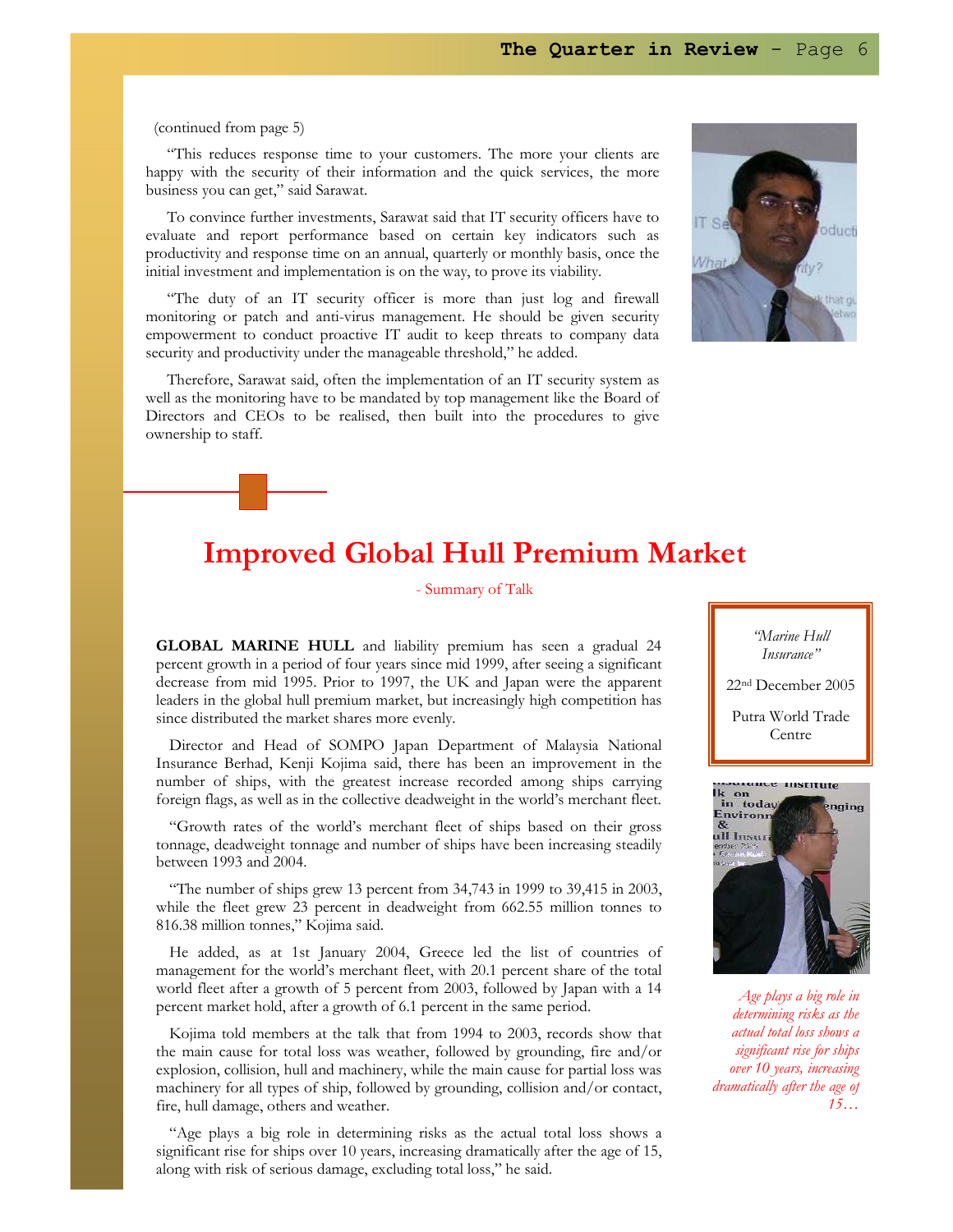## DCII & ACII New Ruling

ALL HOLDERS OF MII Diploma in Insurance (DMII) and MII Advanced Diploma in Insurance (AMII) are required to pass a separate paper directly with The Chartered Insurance Institute (CII, UK) in order to be elected to DCII and ACII designations respectively, effective 1st January 2006.

 With the implementation of the new ruling, candidates who have completed the MII Diploma in Insurance need to pass another subject with CII in order to complete the CII Diploma in Insurance. This excludes subjects already passed and/or granted exemption by MII.

 Likewise, the new ruling states that MII Associateship holders wishing to apply for the ACII designation also need to pass one subject with CII, at the Advance Diploma level in order to complete the CII Advanced Diploma in Insurance.

 The new ruling affects all qualifiers who have not submitted their election application forms to CII before 31st December 2005.

 MII has long nurtured a close relationship and collaboration with CII. Owing to this close relationship, MII was granted a later deadline to implement the new ruling compared to other CII partner institutions.

 DMII and AMII holders who wish to be elected beginning the new year must register as CII students and submit examination entry directly with CII. However, The Malaysian Insurance Institute will provide assistance by providing preparatory classes for specific subjects, subject to a sufficient number of registered participants.

 The MII Membership Unit and the Exam Quality Department sent a series of reminders to its members from April 2005, so that DMII and AMII holders could apply for their designations before the year end to avoid having to sit for the additional paper.

Until the deadline, MII received almost 160 applications from DMII and AMII holders to be elected to DCII and ACII.

# AON Re Global Clients Reinsurance Seminar Scholarship 2006



 The seminar will provide the recipient of the scholarship a deeper understanding of the principles and practice of arranging reinsurance on a global scale.

**TWENTY MALAYSIAN INSURANCE** professionals will stand the chance to win an invitation to attend the prestigious AON Re Global Clients Seminar 2006 which will be held in London, in April 2006, in addition to a paid two-week stay in the city, through the AON Re Global Reinsurance Seminar Scholarship 2006.

 The seminar will provide the recipient of the scholarship a deeper understanding of the principles and practice of arranging reinsurance on a global scale.

Winner of the scholarship will be announced at the Malaysian Insurance Institute's Annual Lecture scheduled to be held in February 2006, in Kuala Lumpur.

The scholarship, a partnership between AON Re Malaysia and The Malaysian Insurance Institute, was open to all Malaysian insurance and reinsurance professionals with at least two years' experience in the Insurance Industry. The deadline for entry was 31st December 2005.

The twenty insurance professionals submitted their essays providing an overview of the current state of the Malaysian insurance industry, industry trends for the last five years and projection for the next five years.

DMII and AMII holders who wish to be elected beginning the new year must register as CII students and submit examination entry directly with CII.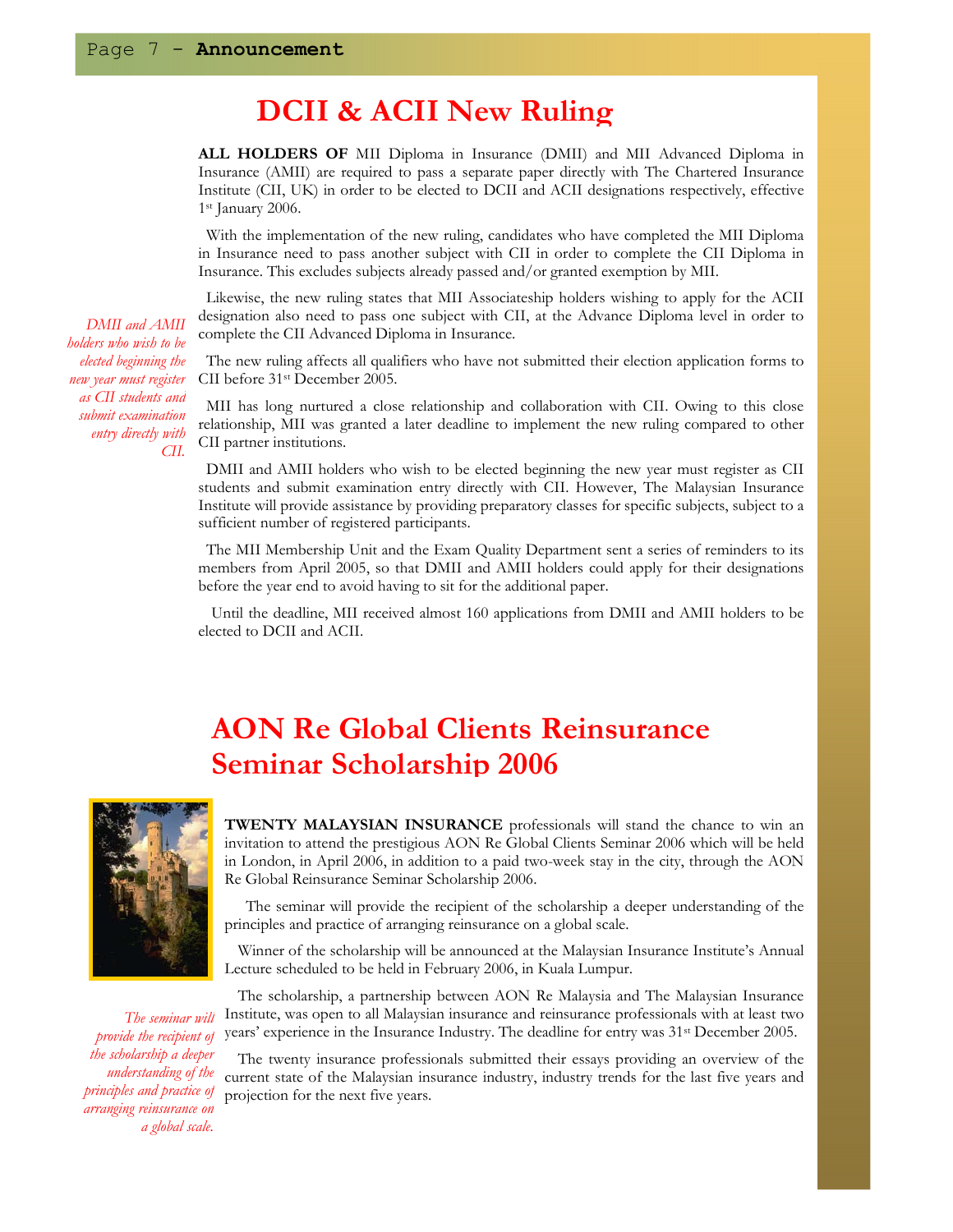

The Malaysian Insurance Institute

 No. 5, Jalan Sri Semantan 1, Damansara Heights, 50490 Kuala Lumpur

 Phone: 03 2087 8882 03 2087 8883 Fax: 03 2093 7885

customercare@mii.org.my

# Coming Up in the First Quarter

#### Breakfast Talk

|         | $\mathbf{v}$                                                                          |
|---------|---------------------------------------------------------------------------------------|
| Topic : | Commercial Lines for the Electric Industry                                            |
|         | Speaker: Mr. Hiroyuki Hayashi                                                         |
|         | Malaysian National Insurance Berhad                                                   |
| Target: | This talk based on the speaker's working experience in Malaysia, Japan and the United |
|         | States which is suitable for marketers and underwriters.                              |
|         | Date: 20th January 2006                                                               |
|         | Time: $9.00$ am to $10.30$ am                                                         |
| Venue:  | PWTC                                                                                  |

#### Members' Games

A sporting event will be organised by the MII Membership Unit to pit the skills of our members against MII staff to nurture closer relations as well as to create healthy competition in a positive atmosphere. The latest craze, Futsal has been chosen for this round.

Date : 10th March 2006 Time : 8.00pm to 10.00pm Venue : Soccer XL, Segambut Kuala Lumpur.

### Get together with International Student (Tea- break)

An ice-breaking session is scheduled between the MII Staff and international students.

Date : 19th April 2006 Time : 4.00pm to 5.30pm Venue : MII, Seminar Room B

## MII Calendar January – April 2006

| Membership Training Calendar             | $-$ Jan 23       |
|------------------------------------------|------------------|
| New Membership Card Launch               | - Feb 17         |
| Breakfast Talk                           | $-$ Jan 20       |
| Members' Games                           | - Mar 10, Apr 14 |
| Road Show for 1 <sup>st</sup> Semester   | - Feb 22         |
| Get Together With International Students | - Apr $19$       |
| Membership Unit Forum                    | - Mar 15         |
|                                          |                  |

To participate in any of the events listed above, please call us at 03-20878883 and talk to our Membership Unit Officers, Ms Santhi Mogan (ext 263) or Encik Kamarulzaman (ext 341), or email us at santhi@mii.org.my.

Our Membership Officers are also ready to assist anybody who wishes to join our membership. Information on our membership can be obtained on our website.

Editorial Team

www.insurance.com.my

Editor Khadijah Abdullah

Editorial Advisors Mohd Yusoff Hassan Sharifah Fazlina Syed Jaafar Aziza Mukhtar Ahmad

> Writers Maizura Ismail Santhi Mogan

Events and dates are subject to change. The MII will notify members of any changes should the need arises. Please check our website for updates.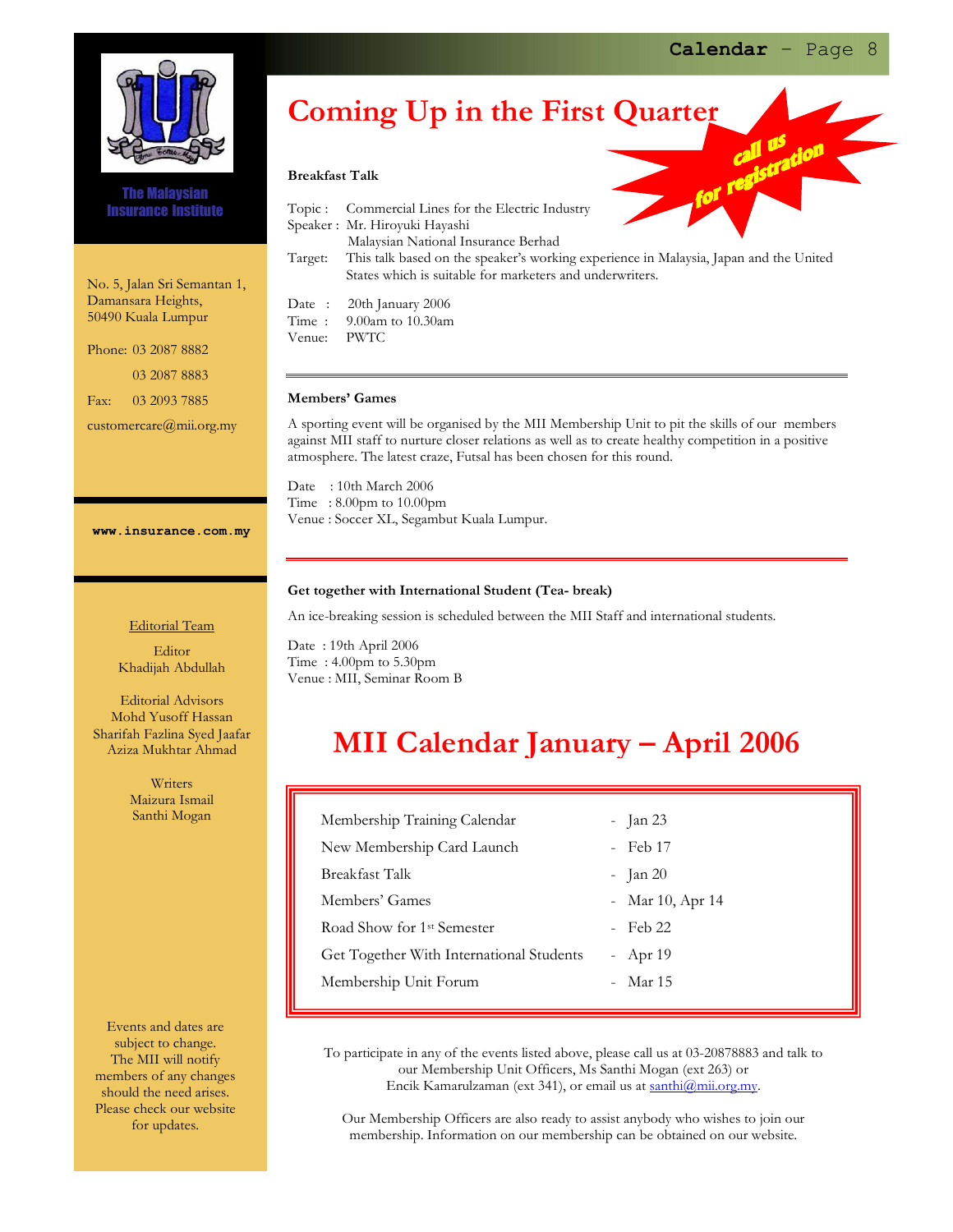# Training Calendar January – April 2006

### PUBLIC COURSES IN KUALA LUMPUR

(for staff of insurance companies and others interested in obtaining in-depth knowledge in specific subjects)

| <b>INSURANCE COURSES</b>                                   | <b>COURSE</b><br><b>LEVEL</b> | <b>DURATION</b> | <b>COURSE</b><br>FEES(RM)  |           | <b>JAN FEB MAR APR</b> |           |           |
|------------------------------------------------------------|-------------------------------|-----------------|----------------------------|-----------|------------------------|-----------|-----------|
| Introductory Course in Insurance                           | Level 1                       | 2 days          | $500* / 750$               | $25 - 26$ | $7 - 8$                | $6 - 7$   | $3 - 4$   |
| Introductory Course in Takaful                             | Level 1                       | 2 days          | $500* / 750$               |           |                        |           | $11 - 12$ |
| Course in Motor & Non-Motor Insurance                      | Level 1                       | 2 days          | $500* / 750$               | $17 - 18$ |                        | $8 - 9$   |           |
| General Insurance Company Operations                       | Level 1                       | 2 days          | 500* / 750                 |           |                        |           | 18-19     |
|                                                            |                               |                 |                            |           |                        |           |           |
| <b>Contract Risk Insurance</b>                             |                               |                 |                            |           |                        |           |           |
| Contract Risk Insurance                                    | Level 1                       | 2 days          | $500* / 750$               |           | $13 - 14$              |           |           |
| Contract Risk Insurance - Claims                           | Level 2                       | 3 days          | 750* / 1000                |           |                        | $7-9$     |           |
| Contract Risk Insurance - Underwriting                     | Level 2                       | 3 days          | 750* / 1000                |           |                        |           | 4-6       |
|                                                            |                               |                 |                            |           |                        |           |           |
| <b>Engineering Insurance</b>                               |                               |                 |                            |           |                        |           |           |
| <b>Engineering Insurance</b>                               | Level 1                       | 2 days          | $500* / 750$               |           |                        | $13 - 14$ |           |
| Engineering Insurance - Underwriting                       | Level 2                       | 3 days          | 750* / 1000                |           |                        |           | 17-19     |
|                                                            |                               |                 |                            |           |                        |           |           |
| <b>Fire Consequential Loss Insurance</b>                   |                               |                 |                            |           |                        |           |           |
| Fire Consequential Loss Insurance                          | Level 1                       | 2 days          | $500* / 750$               |           |                        | $14 - 15$ |           |
| Fire Consequential Loss Insurance - Claims                 | Level 2                       | 3 days          | $750* / 1000$              |           |                        |           | 24-26     |
|                                                            |                               |                 |                            |           |                        |           |           |
| Fire Insurance                                             |                               |                 |                            |           |                        |           |           |
| Fire Insurance                                             | Level 1                       | 2 days          | $500* / 750$               |           | $15 - 16$              |           |           |
| Fire Insurance - Claims                                    | Level 2                       | 3 days          | 750* / 1000                |           | 20-22                  |           |           |
| Fire Insurance - Underwriting                              | Level 2                       | 3 days          | 750* / 1000                |           |                        |           | $3 - 5$   |
|                                                            |                               |                 |                            |           |                        |           |           |
| Life, Health & Medical Insurance                           |                               |                 |                            |           |                        |           |           |
| Life Insurance - Basic Course                              | Level 1                       | 2 days          | $500* / 750$               |           | $6 - 7$                |           |           |
| Life Insurance Principles                                  | Level 1                       | 2 days          | $500^{\mathrm{*}}$ / $750$ |           |                        |           | $19 - 20$ |
|                                                            |                               |                 |                            |           |                        |           |           |
| <b>Legal Aspects</b>                                       |                               |                 |                            |           |                        |           |           |
| Legal Aspects of Insurance                                 | Level 2                       | 3 days          | 750* / 1000                | $16 - 18$ |                        |           |           |
| Legal Aspects of Motor Insurance                           | Level 2                       | 2 days          | $600* / 850$               |           |                        | $14 - 15$ |           |
| Legal Aspects of Reinsurance                               | Level 2                       | 2 days          | $600* / 850$               |           |                        |           |           |
|                                                            |                               |                 |                            |           |                        |           |           |
| <b>Liability Insurance</b>                                 |                               |                 |                            |           |                        |           |           |
| Liability Insurance                                        | Level 1                       | 2 days          | $500* / 750$               |           | $14 - 15$              |           |           |
| Liability Insurance - Claims                               | Level 2                       | 3 days          | 750* / 1000                |           |                        | $20 - 22$ |           |
|                                                            |                               |                 |                            |           |                        |           |           |
| Marine Cargo Insurance                                     |                               |                 |                            |           |                        |           |           |
| Marine Cargo Insurance - Claims Handling & Loss Assessment | Level 1                       | 2 days          | $500* / 750$               |           |                        |           | $17 - 18$ |
|                                                            |                               |                 |                            |           |                        |           |           |
| Miscellaneous Accident Insurance                           |                               |                 |                            |           |                        |           |           |
| Miscellaneous Accident Insurance                           | Level 1                       | 2 days          | $500* / 750$               | $23 - 24$ |                        | $20 - 21$ |           |
|                                                            |                               |                 |                            |           |                        |           |           |
| <b>Motor Insurance</b>                                     |                               |                 |                            |           |                        |           |           |
| Motor Insurance                                            | Level 1                       | 2 days          | $500^{\circ}$ / $750$      | $18-19$   |                        |           | $4 - 5$   |
| Motor Insurance - Claims Handling & Loss                   |                               |                 |                            |           |                        |           |           |
| Assessment                                                 | Level 1                       | 2 days          | $500* / 800$               |           |                        | $28 - 29$ |           |
| Motor Insurance - Claims                                   | Level 2                       | 4 days          | 850*/1100                  |           | $20 - 23$              |           |           |
| Motor Insurance - Underwriting                             | Level 2                       | 3 days          | 750* / 1000                |           |                        |           | 24-26     |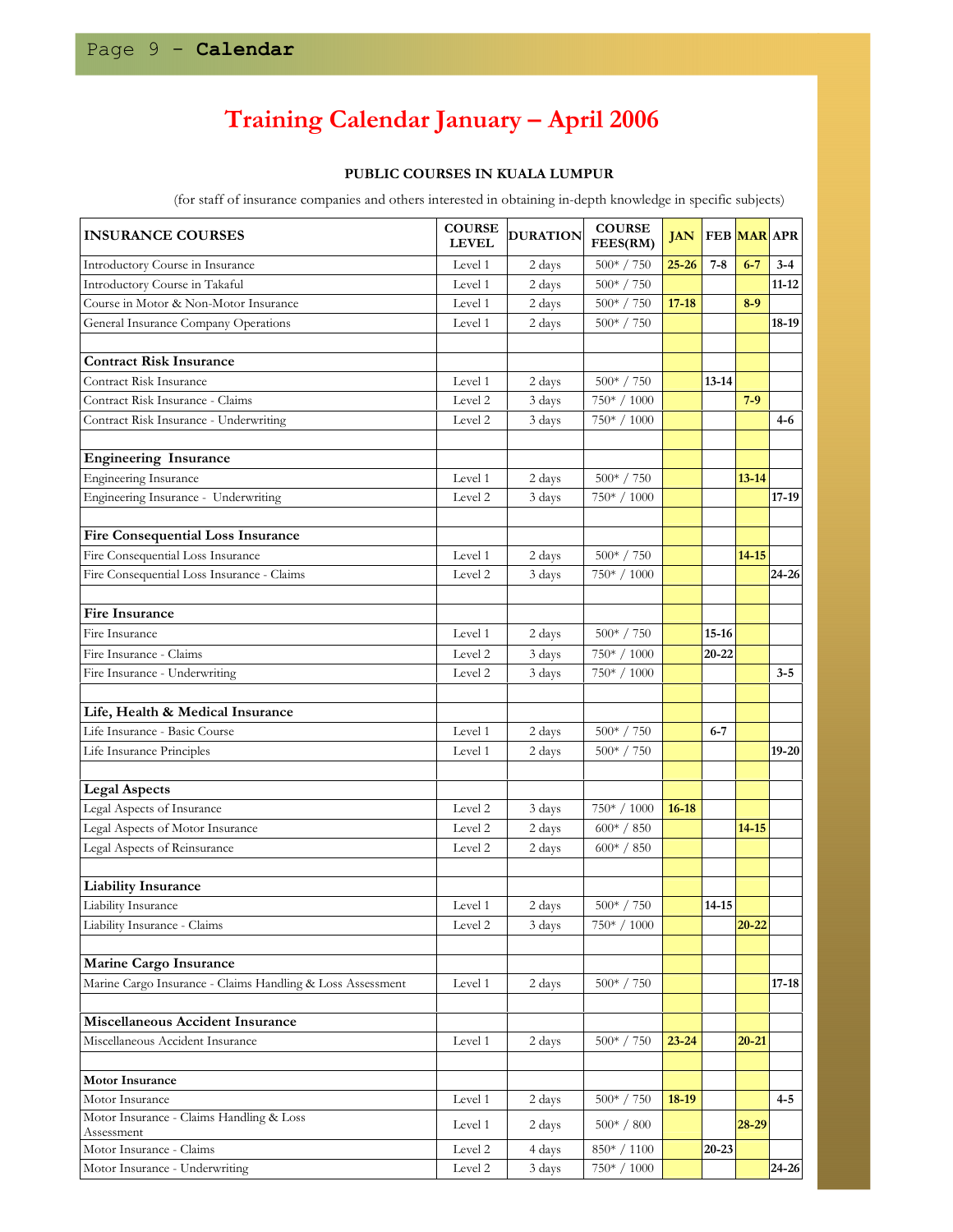| <b>INSURANCE COURSES</b>                                                            |         | COURSE DURATION | <b>COURSE</b><br>FEES(RM) | <b>JAN</b> |         | <b>FEB</b> MAR | <b>APR</b>   |
|-------------------------------------------------------------------------------------|---------|-----------------|---------------------------|------------|---------|----------------|--------------|
| Reinsurance                                                                         |         |                 |                           |            |         |                |              |
| Reinsurance - Accounting                                                            | Level 2 | 3 days          | 750* / 1000               |            |         |                | $24 - 26$    |
| Reinsurance - Treaty Wording                                                        | Level 2 | 3 days          | $750* / 1000$             |            |         | $27 - 29$      |              |
|                                                                                     |         |                 |                           |            |         |                |              |
| <b>RISK MANAGEMENT COURSES</b>                                                      |         |                 |                           |            |         |                |              |
| Basic Course in Risk Management                                                     | Level 1 | 3 days          | $600* / 900$              |            |         | $22 - 23$      |              |
| Designing an Insurance Programme Based on Risk<br>Management                        | Level 3 | 2 days          | $650* / 950$              |            | $6 - 7$ |                |              |
|                                                                                     |         |                 |                           |            |         |                |              |
| ASEAN INSURANCE TRAINING FUND (AITF)                                                |         |                 |                           |            |         |                |              |
| Seminar on Life & Health Insurances                                                 | Level 4 | 5 days          |                           |            |         |                | $\checkmark$ |
| Seminar on Detection, Investigation & Prevention of<br>Fraud                        | Level 4 | 2 days          |                           |            |         | $\checkmark$   |              |
|                                                                                     |         |                 |                           |            |         |                |              |
| <b>PROGRAMMES FOR AGENTS</b>                                                        |         |                 |                           |            |         |                |              |
| Consequential Loss Insurance for General Agents                                     |         | 1 day           |                           |            |         | ✓              |              |
| Comparison between Conventional and Takaful<br>Insurance                            |         | 1 day           |                           |            |         | ✔              |              |
| Course on Personal Accident and Health Insurance for<br>General Agents              |         | 1 day           |                           |            |         |                | ✔            |
| Claims Documentation for various classes of<br>General Insurance for General Agents |         | 1 day           |                           |            |         |                |              |
| Course on CAR/Bonds for General Agents                                              |         | 1 day           |                           |            |         |                |              |

## Training Calendar January – April 2006 (continued)

#### PUBLIC COURSES AT OUR BRANCHES

### Consequential Loss Insurance for General Agents

(for general insurance agents who wish to acquire a deeper understanding of marketing, basic underwriting and claims aspects of Consequential Loss Insurance)

| Location           | Dates                          | Cost Per Pax (RM) |
|--------------------|--------------------------------|-------------------|
| Pulau Pinang       | 25th February 2006             | 300               |
| Ipoh               | 26th February 2006             | 300               |
| Melaka             | 11 <sup>th</sup> March 2006    | 250               |
| <b>Johor Bharu</b> | $18th$ March 2006              | 300               |
| Kuching            | 20 <sup>th</sup> March 2006    | 350               |
| Kota Kinabalu      | 22 <sup>nd</sup> March 2006    | 350               |
|                    | Duration : 1 day $(9am - 5pm)$ |                   |

For further information, please contact our Training & Marketing officers at 03 2087 8882 at the extensions and emails below, or fax us at 03 2092 1501.

| (217) | michelle@mii.org.my                      |
|-------|------------------------------------------|
| (213) | kasturi@mii.org.my                       |
| (233) | smahal@mii.org.my                        |
| (214) | $devan(\theta, \text{mi.org}.\text{my})$ |
|       |                                          |

Note:

1. All Fees marked \* are member rates. Fees are subject to change and applicable for Kuala Lumpur only.

2. Information on some of the programmes will be finalised later in our brochures towards the date of implementation.

3. In-house programmes can be arranged for all the programmes. Please contact the persons stated above for further information.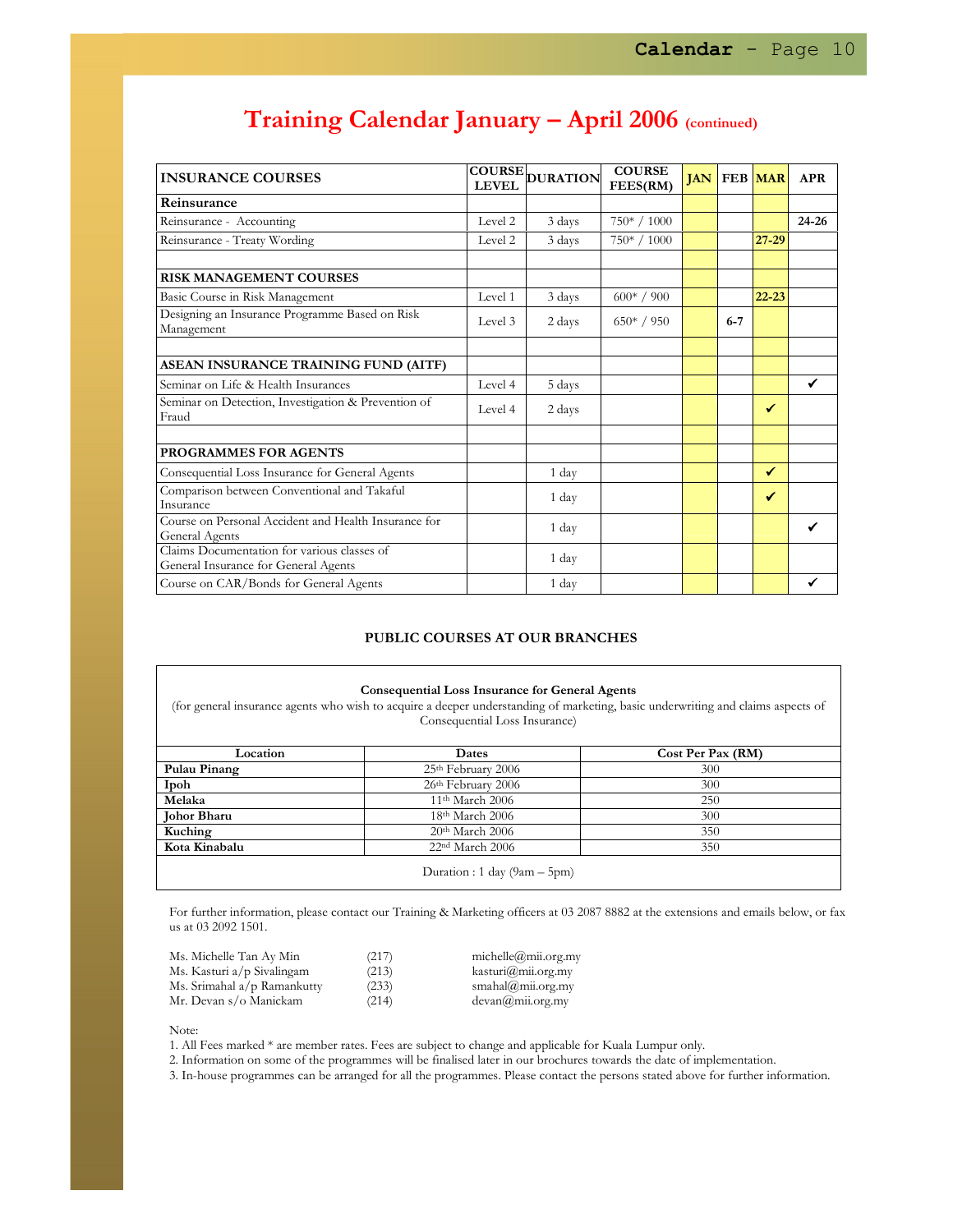### Examination Dates

### DIPLOMA IN INSURANCE (DMII) AND ASSOCIATESHIP OF THE MALAYSIAN INSURANCE INSTITUTE (AMII)

(for staff of Insurance Companies and other parties interested in getting in-depth knowledge in insurance)

|                                                                           | <b>APRIL 2006</b><br>Examinations | <b>OCTOBER 2006</b><br>Examinations |
|---------------------------------------------------------------------------|-----------------------------------|-------------------------------------|
| Closing Date: Student Registration & Exemption<br>(for new students only) | $10$ Feb                          | 4 Aug                               |
| Closing Date: Examination Entry                                           | 28 Feb                            | $21 \text{ Aug}$                    |
| <b>Examination Sessions</b>                                               | $26 - 28$ Apr                     | $18 - 20$ Oct                       |
| <b>Examination Results Dispatched</b>                                     | Jul 2006                          | $\tan 2007$                         |

### REGISTERED FINANCIAL PLANNER (RFP)

(for parties involved in financial institution, financial planning and personal investments)

| Intake | Closing<br>Date  |              | <b>Fundamentals of</b><br><b>Financial Planning</b><br>(Module I) |              | Risk Management &<br><b>Insurance Planning</b><br>(Module II) |              | Investment<br>Planning<br>(Module III) |              | Tax Planning<br>(Module IV) |
|--------|------------------|--------------|-------------------------------------------------------------------|--------------|---------------------------------------------------------------|--------------|----------------------------------------|--------------|-----------------------------|
|        |                  | Exam<br>Date | Time                                                              | Exam<br>Date | Time                                                          | Exam<br>Date | Time                                   | Exam<br>Date | Time                        |
| Jan    | 13 Dec<br>2005   | $16$ Jan     | $9am-12pm$                                                        | 16 Jan       | $2pm-5pm$                                                     | 17 Jan       | $9am-$<br>12 <sub>pm</sub>             | 17 Jan       | $2pm-5pm$                   |
| Mar    | $27$ Feb<br>2006 | 27 Mar       | $9am-12pm$                                                        | 27 Mar       | $2pm-5pm$                                                     | 28 Mar       | $9am-$<br>12 <sub>pm</sub>             | 28 Mar       | $2pm-5pm$                   |

| <b>Intake</b> | Closing     | <b>Estate Planning</b><br>(Module V) |            | <b>Retirement Planning</b><br>(Module VI) |           | Applications in Financial<br>Planning<br>(Module VII) |             |
|---------------|-------------|--------------------------------------|------------|-------------------------------------------|-----------|-------------------------------------------------------|-------------|
|               | Date        | <b>Exam Date</b>                     | Time       | <b>Exam Date</b>                          | Time      | <b>Exam Date</b>                                      | Time        |
| Jan           | 13 Dec 2005 | 18 Jan                               | $9am-12pm$ | 18 Jan                                    | $2pm-5pm$ | 19 Jan                                                | $9am-12 pm$ |
| Mar           | 27 Feb 2006 | 29 Mar                               | $9am-12pm$ | 29 Mar                                    | $2pm-5pm$ | 30 Mar                                                | $9am-12pm$  |

Examination Centres : Kuala Lumpur; Penang; Ipoh; Johor Bahru; Kota Kinabalu and Kuching

### BASIC AGENCY MANAGEMENT COURSE (BAMC)

(for agents who wish to be promoted to agency managers)

|              | <b>EXAMINATION</b>        | <b>CLOSING</b> | <b>STATE</b>   | <b>Examination Fee (RM)</b>                                         | Time                               |
|--------------|---------------------------|----------------|----------------|---------------------------------------------------------------------|------------------------------------|
| <b>MONTH</b> | <b>DATE</b><br>(Saturday) | <b>DATE</b>    | <b>HOLIDAY</b> | 50.00                                                               | $2.30$ pm to<br>4.30 <sub>pm</sub> |
| <b>MAR</b>   | 25 Mar                    | 17 Feb         |                | Payment must be made by money order, postal<br>order or bank draft. |                                    |

Candidates who wish to register for the 2006 BAMC examinations are required to complete the new BAMC Examination Registration Form (OMR Computer Form) which can be obtained from MII or insurance companies.

Candidates must fulfil a 100% attendance requirement for the BAMC courses to be eligible to take the examination.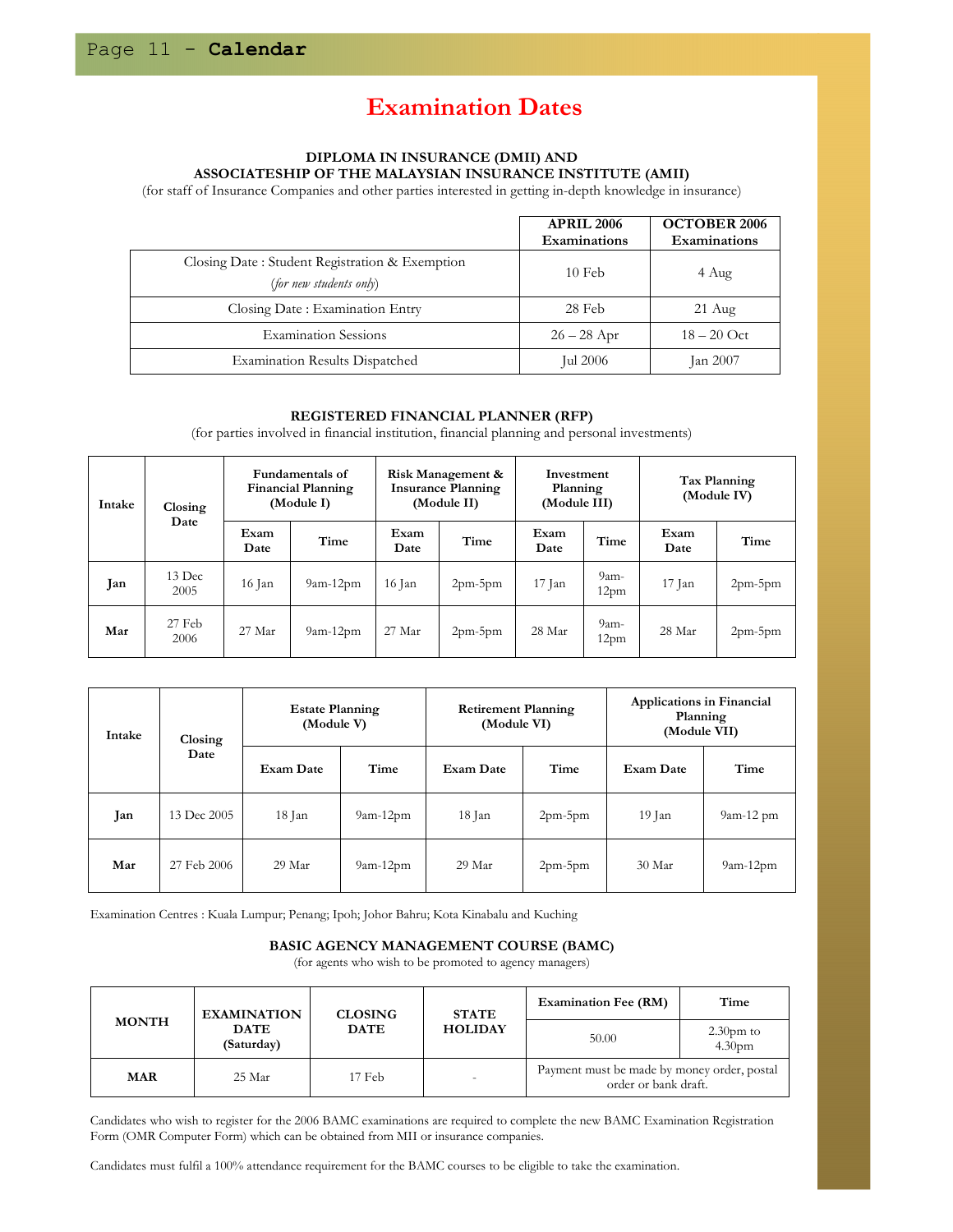### Examination Dates

### THE CERTIFICATE EXAMINATION IN INVESTMENT-LINKED LIFE INSURANCE (CEILLI) (for agents of investment linked products)

|                                                                 | <b>SESSION</b>                  | <b>EXAMINATION DATE</b>     | <b>CLOSING DATE</b> | <b>STATE HOLIDAYS</b>    |  |  |
|-----------------------------------------------------------------|---------------------------------|-----------------------------|---------------------|--------------------------|--|--|
| <b>MONTH</b>                                                    |                                 | (Saturday)                  | PRE-REGISTERATION   | (No examination)         |  |  |
| JAN                                                             | First                           | 07 Jan                      | 14 Dec 2005         |                          |  |  |
|                                                                 | Second                          | $21$ Jan                    | 28 Dec 2005         | $\overline{\phantom{a}}$ |  |  |
| <b>FEB</b>                                                      | First                           | 18 Feb                      | 18 Jan              |                          |  |  |
|                                                                 | Second                          |                             |                     |                          |  |  |
| <b>MAR</b>                                                      | First                           | 04 Mar                      | 08 Feb              | Terengganu               |  |  |
|                                                                 | Second                          | 18 Mar                      | 22 Feb              |                          |  |  |
|                                                                 | First                           | $01$ Apr                    | 08 Mar              |                          |  |  |
| <b>APR</b>                                                      | Second                          | 22 Apr                      | 29 Mar              |                          |  |  |
|                                                                 |                                 | <b>EXAMINATION FEE (RM)</b> |                     | <b>TIME</b>              |  |  |
|                                                                 | 60.00<br>$5.00$ pm to $6.30$ pm |                             |                     |                          |  |  |
| Payment must be made by money order, postal order or bank draft |                                 |                             |                     |                          |  |  |

### PRE-CONTRACT EXAMINATION FOR INSURANCE AGENTS (PCEIA)

| <b>MONTH</b>  | <b>SESSION</b>                                                   | <b>EXAMINATION</b><br><b>DATE</b><br>(Saturday) | <b>CLOSING DATE</b><br>PRE-<br><b>REGISTERATION</b> | <b>CLOSING DATE</b><br><b>LATE-ENTRY</b><br>(Forms must be<br>endorsed by<br>insurance company) |  | <b>STATE</b><br><b>HOLIDAYS</b><br>(No examination) |  |
|---------------|------------------------------------------------------------------|-------------------------------------------------|-----------------------------------------------------|-------------------------------------------------------------------------------------------------|--|-----------------------------------------------------|--|
| JAN           | First                                                            | 07 Jan                                          | 14 Dec 2005                                         | <b>NO LATE ENTRIES</b>                                                                          |  |                                                     |  |
|               | Second                                                           | 21 Jan                                          | 28 Dec 2005                                         | 09 Jan                                                                                          |  |                                                     |  |
| <b>FEB</b>    | First                                                            | 18 Feb                                          | 18 Jan                                              | <b>NO LATE ENTRIES</b>                                                                          |  |                                                     |  |
|               | Second                                                           |                                                 |                                                     |                                                                                                 |  |                                                     |  |
| <b>MAR</b>    | First                                                            | 04 Mar                                          | 08 Feb                                              | 20 Feb                                                                                          |  | Terengganu                                          |  |
|               | Second                                                           | 18 Mar                                          | 22 Feb                                              | 06 Feb                                                                                          |  |                                                     |  |
| <b>APR</b>    | First                                                            | $01$ Apr                                        | 08 Mar                                              | 20 Mar                                                                                          |  |                                                     |  |
|               | Second                                                           | 22 Apr                                          | 29 Mar                                              | $10$ Apr                                                                                        |  |                                                     |  |
| <b>ROUTE</b>  | <b>EXAMINATION FEES (RM)</b>                                     |                                                 |                                                     |                                                                                                 |  | <b>TIME</b>                                         |  |
|               | <b>PRE-REGISTERED</b>                                            |                                                 | <b>LATE-ENTRIES</b>                                 |                                                                                                 |  |                                                     |  |
| $A + B$       | 40.00                                                            |                                                 | 55.00                                               |                                                                                                 |  | 2.30pm to 4.30pm                                    |  |
| $A + C$       | 40.00                                                            |                                                 | 55.00                                               |                                                                                                 |  | 2.30pm to 4.30pm                                    |  |
| <b>B</b> only | 35.00                                                            |                                                 | 45.00                                               |                                                                                                 |  | $2.30$ pm to $4.00$ pm                              |  |
| C only        | 35.00                                                            |                                                 | 45.00                                               |                                                                                                 |  | $2.30$ pm to $4.00$ pm                              |  |
|               | Payment must be made by money order, postal order or bank draft. |                                                 |                                                     |                                                                                                 |  |                                                     |  |

(for agents of general and/or life insurance products)

Minimum Requirement : SPM/MCE with 5 (five) passes or its equivalent. Please attach certified true copy of certificate to form. MII reserves the right to request the original certificate for verification as and when necessary.

A – Basic Insurance

B – General Insurance

C – Life Insurance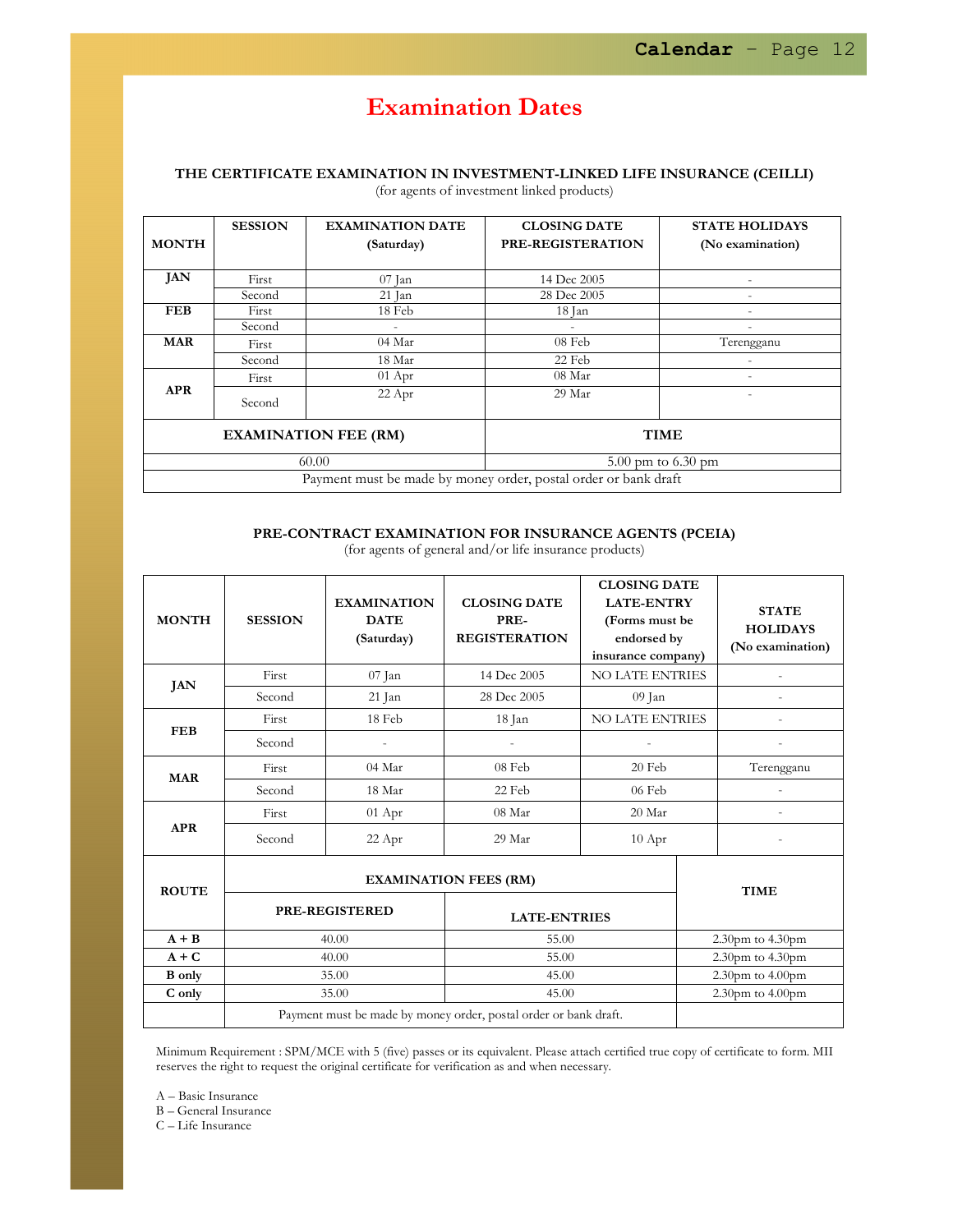### Examination Dates

| <b>MONTH</b> | <b>DAY</b> | WEEK1                                                     | WEEK <sub>2</sub>      | WEEK <sub>3</sub>                       | WEEK4  | WEEK <sub>5</sub>                           |  |
|--------------|------------|-----------------------------------------------------------|------------------------|-----------------------------------------|--------|---------------------------------------------|--|
|              | MON        |                                                           | 9                      | 16                                      | 23     | 30<br>Chinese New<br>Year                   |  |
| <b>JAN</b>   | TUE        | 3<br>No Exam                                              | 10<br>Hari Raya Qurban | 17                                      | 24     | 31<br>Awal Muharram/<br>Chinese New<br>Year |  |
|              | <b>WED</b> | 4                                                         | 11                     | 18                                      | 25     |                                             |  |
|              | THU        | $\overline{5}$                                            | 12                     | 19                                      | 26     |                                             |  |
|              | <b>FRI</b> | 6                                                         | 13                     | 20                                      | 27     |                                             |  |
|              | <b>MON</b> |                                                           | 6                      | 13                                      | 20     | 27                                          |  |
|              | <b>TUE</b> |                                                           | 7                      | 14                                      | 21     | 28                                          |  |
| <b>FEB</b>   | <b>WED</b> | $\mathbf{1}$<br>Federal Territory<br>$rac{\text{Day}}{2}$ | 8                      | 15                                      | 22     |                                             |  |
|              | <b>THU</b> | Federal Territory<br>Day                                  | 9                      | 16                                      | 23     |                                             |  |
|              | <b>FRI</b> | 3<br>No Exam                                              | 10                     | 17                                      | 24     |                                             |  |
| <b>MAR</b>   | <b>MON</b> |                                                           | 6                      | 13                                      | 20     | 27                                          |  |
|              | <b>TUE</b> |                                                           | 7                      | 14                                      | 21     | 28                                          |  |
|              | <b>WED</b> | $\mathbf{1}$                                              | $\,8\,$                | 15                                      | $22\,$ | 29                                          |  |
|              | <b>THU</b> | $\overline{c}$                                            | $\overline{9}$         | 16                                      | 23     | 30                                          |  |
|              | <b>FRI</b> | 3                                                         | 10                     | 17                                      | 24     | 31                                          |  |
| <b>APR</b>   | <b>MON</b> |                                                           | 3                      | 10                                      | 17     | 24                                          |  |
|              | <b>TUE</b> |                                                           | 4                      | 11<br>Prophet<br>Muhammad's<br>Birthday | 18     | 25                                          |  |
|              | <b>WED</b> |                                                           | 5                      | 12                                      | 19     | 26                                          |  |
|              | <b>THU</b> |                                                           | 6                      | 13                                      | 20     | 27                                          |  |
|              | <b>FRI</b> |                                                           | 7                      | 14                                      | 21     | 28                                          |  |

### COMPUTER-BASED EXAMINATIONS FOR PCEIA AND CEILLI

LANGUAGE : Bahasa Malaysia, English and Mandarin The Malaysian Insurance Institute

The examinations will not be conducted on National or Wilayah Persekutuan Public Holidays and MII reserves the right to make changes as and when necessary.

| E<br>A    |       |                         |             | Еï         |                        |             |  |
|-----------|-------|-------------------------|-------------|------------|------------------------|-------------|--|
| Day       | Route | Time                    | Fee<br>(RM) | Day        | Time                   | Fee<br>(RM) |  |
| Mon<br>to | AB/AC | 9.00 am to 11.00 am     | 75.00       | Mon to Thu | $2.00$ pm to $3.30$ pm | 90.00       |  |
| Fri       | BO/CO | $9.00$ am to $10.30$ am | 75.00       | Fri only   | $3.00$ pm to $4.30$ pm | 90.00       |  |

Minimum Requirement for PCEIA: SPM/MCE with five passes or its equivalent. Please attach certified true copy of certificate to form. MII reserves the right to request the original certificate for verification as and when necessary.

AB – Basic & General Insurance

AC – Basic & Life Insurance

BO – General Insurance only

CO – Life Insurance only